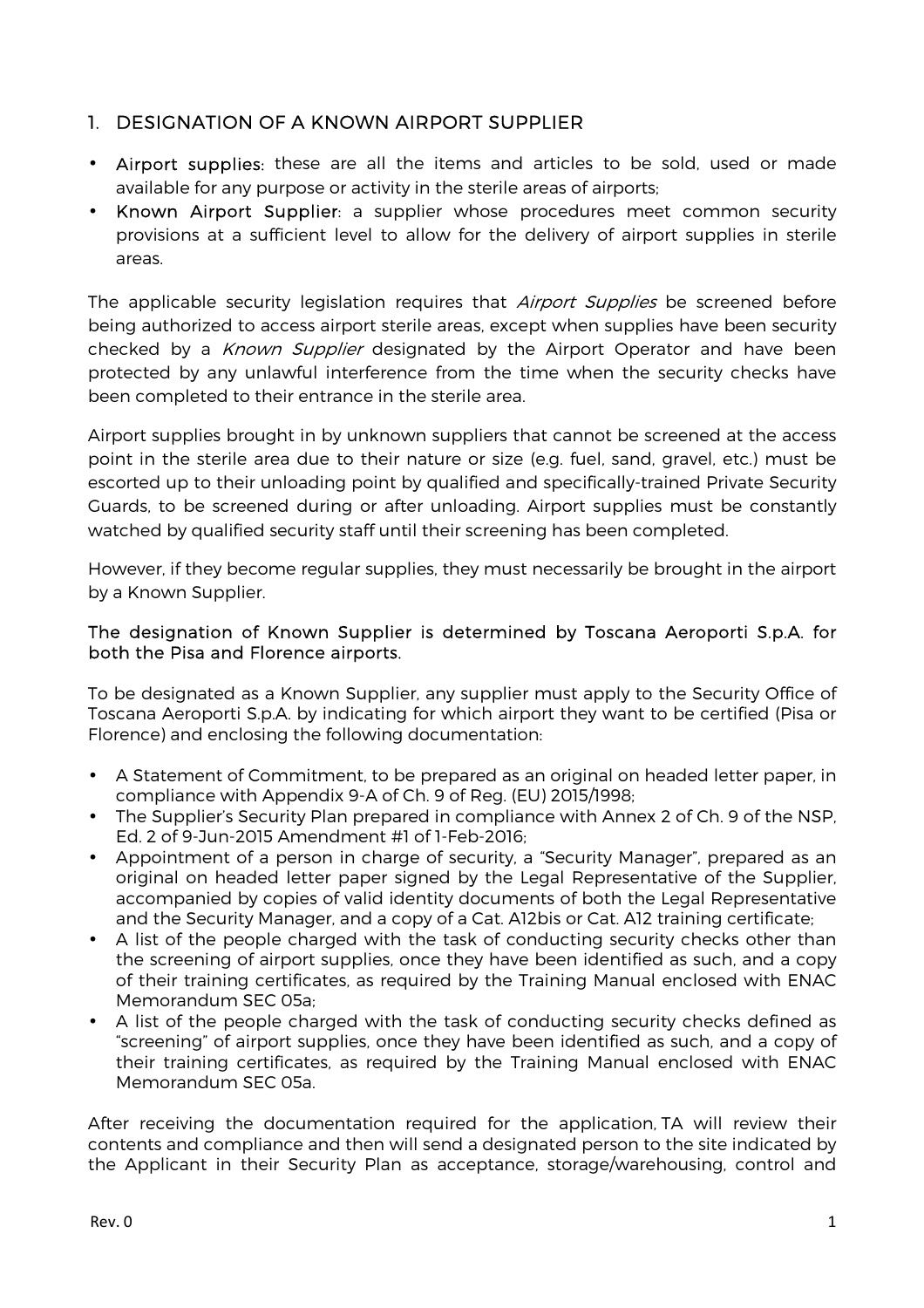shipment point for the airport supplies involved, in order to ensure that the measures described in the Security Plan submitted are actually implemented.

If the above-mentioned inspection is completed with a positive result, TA will issue the Designation Letter for the Supplier to be qualified as Known Airport Supplier, which shall only apply for a specific airport (to be indicated).

If the competent authority or the Airport Operator deems that a Known Supplier is no longer compliant with the requirements specified in point 9.1.4 of Reg. EU 2015/1998, the Known Supplier status will be withdrawn.

Effective from the above-mentioned Designation Letter issue date, the supplies presented at access points to sterile areas as provided for by the applicable regulations shall be accompanied by a *Security Certificate*, to be prepared as indicated in Annex 1 of Chapter 9 of the NSP Part A, and filled as described below:

- on the Company's headed letter paper;
- in original, in all its parts;
- complete with the legible "NAME AND SURNAME" of the Security Manager of the Company in the specific space between brackets;
- signed with a legible signature by the Security Manager or other designated person.

Any supplies carried by suppliers not designated as *Known Airport Supplier* qualified to introduce supplies in the sterile area shall:

- 1. be screened for security at the access gate to the sterile area; or
- 2. when the screening defined above is impossible due to the nature or size of the supplies, the latter shall be escorted by authorized and specifically-trained staff until the unloading point and screened during or after unloading. However, if they become regular supplies, they must necessarily be brought in the airport by a Known Supplier.

TA offers the Supplier's personnel and any security staff the opportunity to be trained on airport security to obtain the necessary certifications through its own certified ENAC instructors.

Said courses, delivered in compliance with ENAC Memorandum SEC-05A, have a duration of 14 hours, split into two lessons of 7 hours each, and take place in the Pisa airport premises.

For information and reservations, call +39 050-849610 or +39 050-849538.